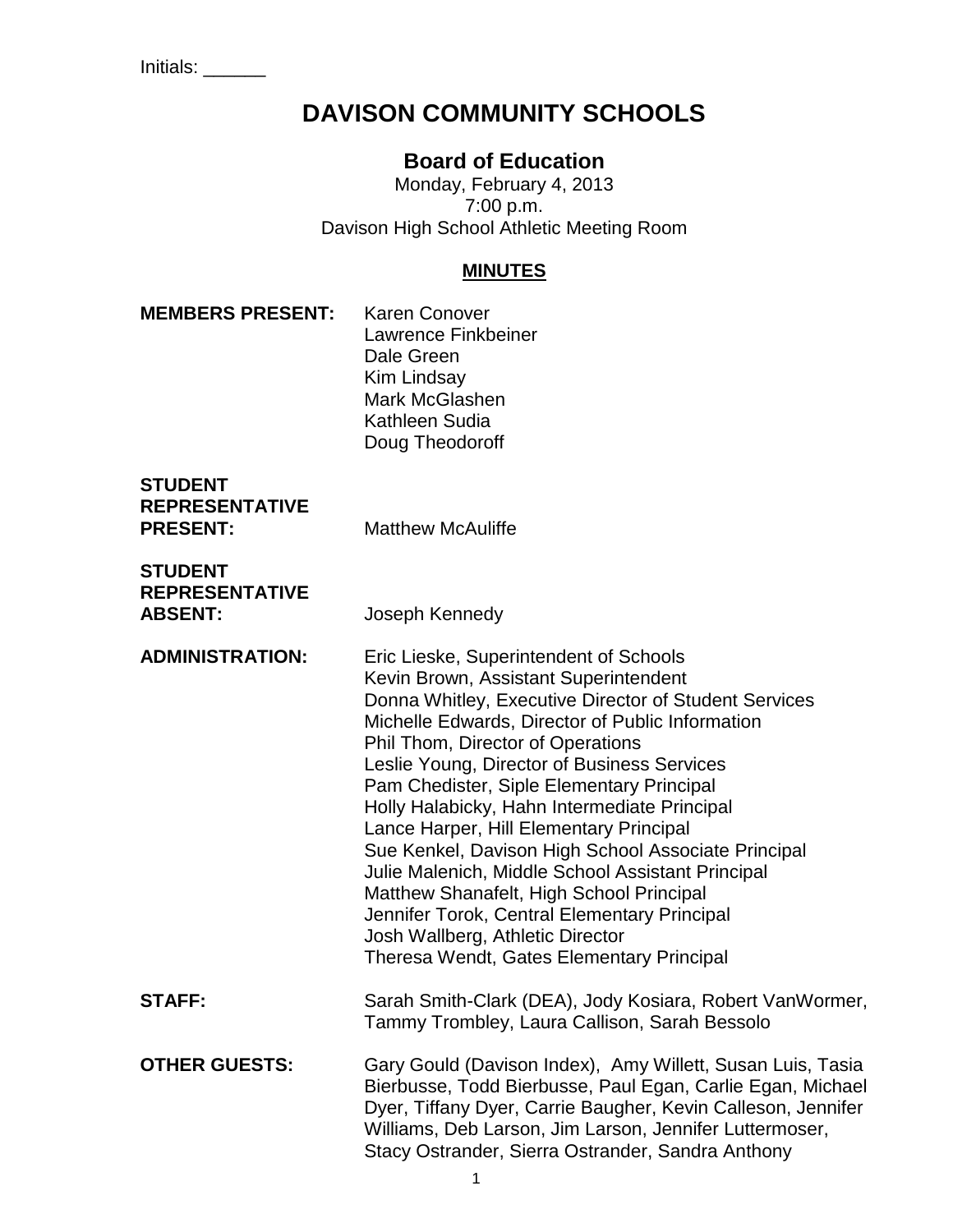#### **ORDER OF BUSINESS:**

**CALL TO ORDER**: The regular meeting of the Davison Board of Education was called to order by President Kathleen Sudia at 7:00 pm in the Davison High School Athletic Meeting Room.

**PLEDGE OF ALLEGIANCE:** The pledge of allegiance was led by Davison Middle School Principal Shelly Fenner, Teacher Sponsor Jody Kosiara and student members of the Jr. Optimist Club.

**ROLL CALL:** Kathy LaFeldt read the roll. Members present: Karen Conover, Lawrence Finkbeiner, Dale Green, Kim Lindsay, Mark McGlashen, Kathleen Sudia, and Doug Theodoroff. Student member present: Matthew McAuliffe. Student member absent: Joseph Kennedy.

**APPROVAL OF AGENDA:** Moved by Karen Conover, supported by Mark McGlashen, to approve the agenda as presented with two changes: To move all closed sessions to the last items on the agenda. The motion was carried with a vote of 7-yes, 0-no.

**APPROVAL OF CONSENT AGENDA:** Moved by Kim Lindsay, supported by Larry Finkbeiner, to approve the consent agenda which included items 1-6 below:

- 1. **Approval of Minutes:** Approval of the open and closed session minutes for the previous regular meeting of January 7, 2013. Approval of the minutes for committee meetings held since the January 7, 2013 board meeting.
- 2. **Approval of Bills for Payment:** Approval of payment of the bills for January:

AP-Pooled Cash: General Fund, DCER Fund, DTV Fund, Food Service Fund, and Student Activity Fund  $$$  932,817.90

- 3. **Treasurer's Report:** Approval of the Treasurer's Report for the month of January.
- 4. **Monthly Personnel Report:** Approval of personnel activity for the period of January 3 through January 31, 2013.
- 5. **Amendment of General Fund Budget:** Approval of revision of the 2012/2013 General Fund Budget.
- 6. **Approval of Second Reading and Adoption of the Following Policy and Associated Regulation Revisions:**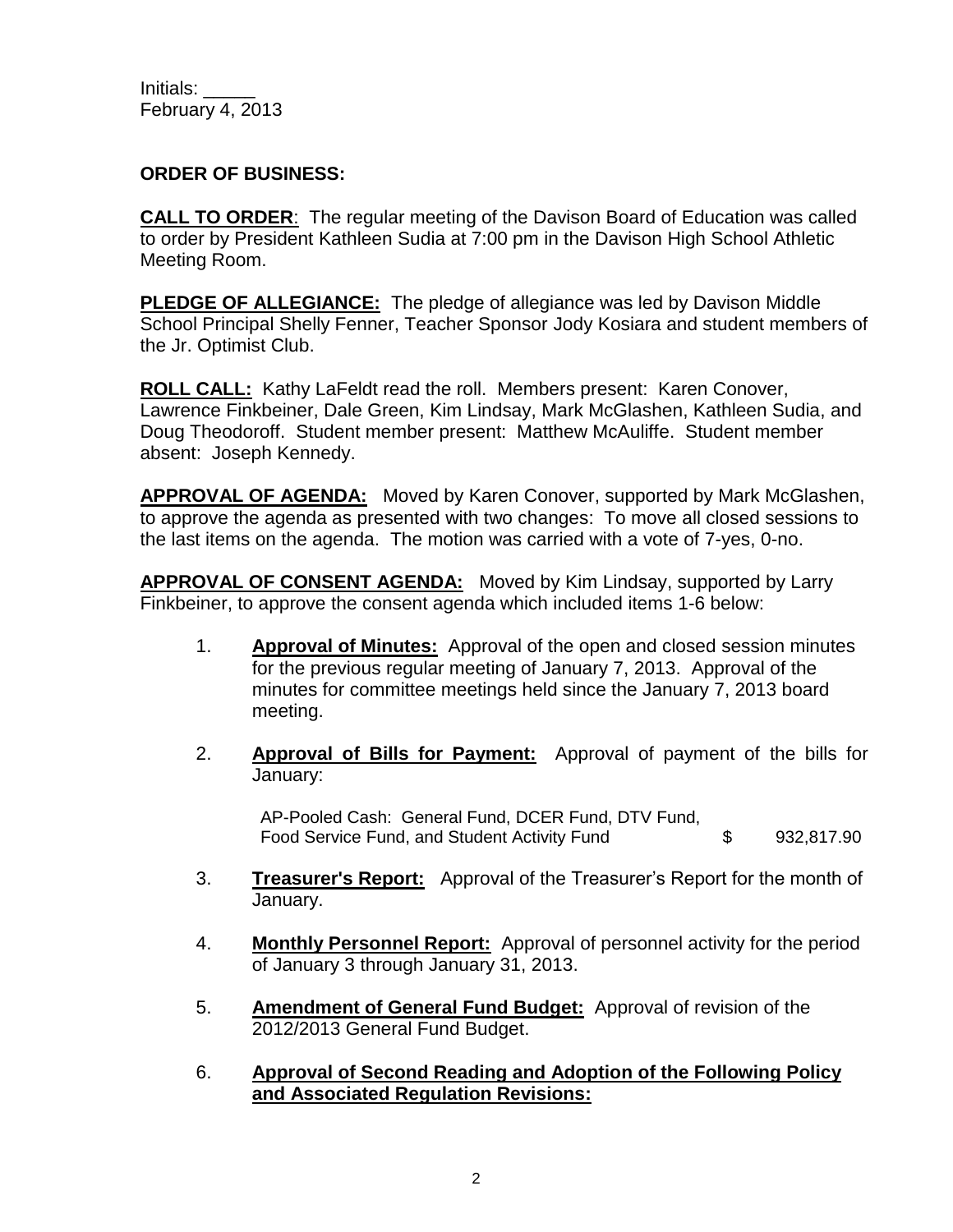| <b>Policy</b> | <b>Title</b>                               |
|---------------|--------------------------------------------|
| 5500          | <b>Teaching Staff Probation and Tenure</b> |
| 5520          | Evaluation                                 |
| 5540          | Suspension and/or Dismissal and            |
|               | Conviction of                              |
|               | <b>Professional Staff</b>                  |
| 5936          | <b>Teacher Placement</b>                   |
| 5937          | <b>Teacher Discipline</b>                  |
| 5938          | <b>Reduction and Recall of Teachers</b>    |
| 7180          | <b>Driver Education Training</b>           |
| 7630          | <b>Graduation Requirements</b>             |
| 7645          | On-line/Blended Learning                   |
| Regulations*  | <b>Title</b>                               |
| 5936R         | <b>Teacher Placement</b>                   |
| 7645R         | On-line/Blended Learning                   |

\*Per Board Policy 1570 Administrative Regulations are to be developed by the Superintendent to comply with Board Policies and are not normally subject to approval by the Board. The above Administrative Regulations are being provided for information purposes only.

The motion was carried with a vote of 7-yes, 0-no.

#### **COMMUNICATIONS:**

#### **Special Presentations**

**Anti-Bullying Creativity Contest:** Donna Whitley, Executive Director of Student Services, Holly Halabicky, Hahn Intermediate Principal and Chairperson of the Anti-Bullying Committee and Michelle Edwards, Director of Public Information invited all K-12 students to enter the district's first Anti-Bullying Creativity Contest. One of the winning videos was viewed and a variety of winning submissions were displayed. Approximately 30 students from all contest categories were recognized and provided a certificate of achievement and Subway gift card.

**From the Public:** Visitors were welcomed and invited to address the Board. There was no response from the public.

**Correspondence:** There was no correspondence to be read.

#### **ACTION ITEMS:**

**SCHOOL ADMINISTRATOR'S WEEK IN MICHIGAN:** A resolution was presented designating the week of February 10-16, 2013, to honor those who serve as school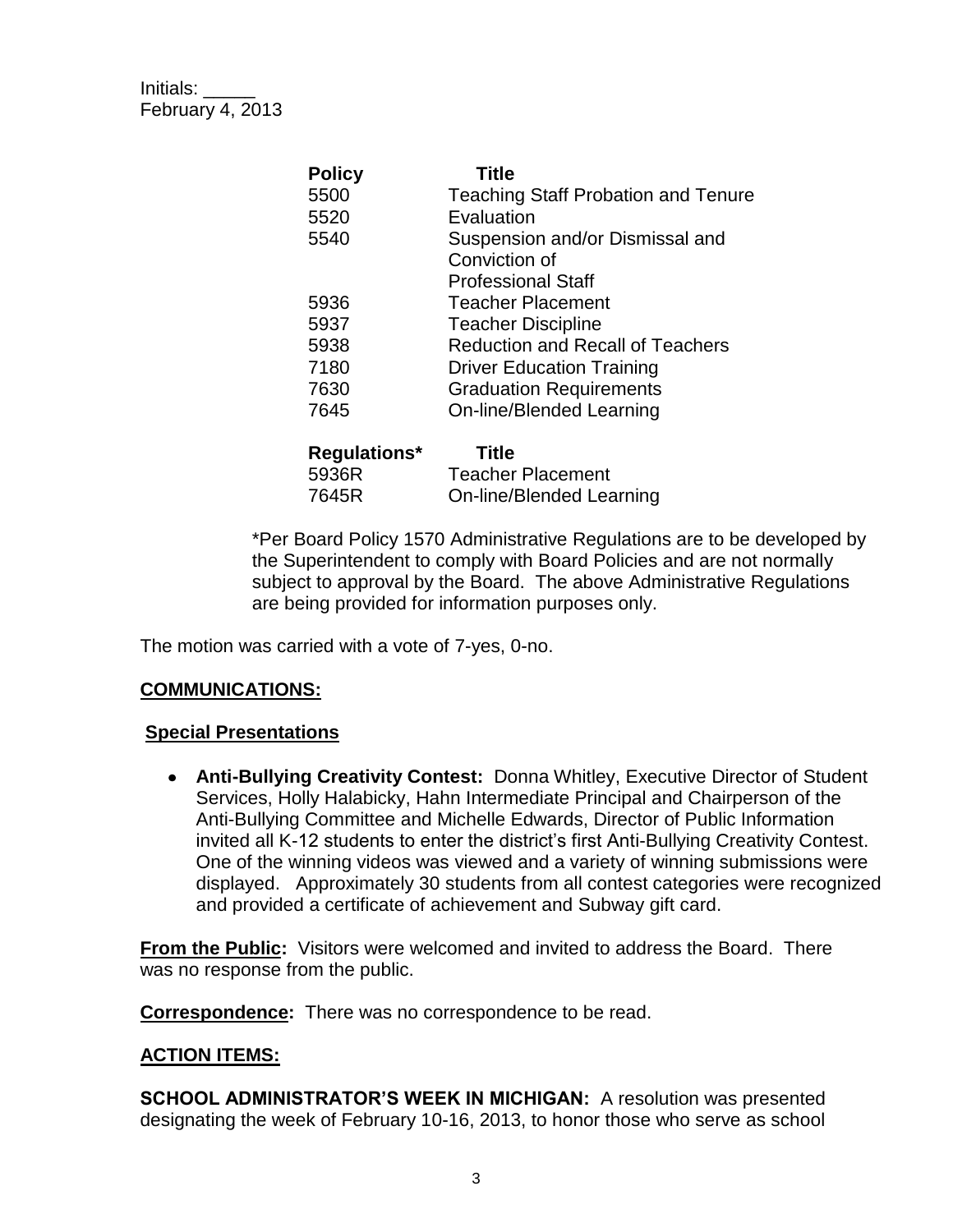administrators in Michigan. Moved by Karen Conover supported by Doug Theodoroff, to approve the resolution to designate February 10-16, 2013, as "School Administrators' Week" in Davison, Michigan. There was discussion. The motion was carried with a vote of 7-yes, 0-no. (A copy of the resolution follows the official minutes.)

**APPROVAL OF BEST PRACTICES INCENTIVE RESOLUTION:** For the 2012/13 school year's budget, the state is providing financial incentives to schools districts that provide best practices. The district meets seven of the eight best practices as identified in Section 22f of the State School Aid Act which will enable the district to receive the \$52 per pupil incentive. A resolution was presented certifying that the district has complied with the required criteria. Moved by Kim Lindsay, supported by Mark McGlashen, to approve this resolution as recommended. There was discussion. The motion was carried with a vote of 7-yes, 0-no. (A copy of the resolution follows the official minutes.)

**APPROVAL OF THE GIRLS' VARSITY SOFTBALL TRIP:** Approval of an overnight trip requested for the girls' varsity softball team to travel to Clearwater, Florida, to participate in a spring training camp, March 28 – April 6, 2013. Moved by Karen Conover, supported by Larry Finkbeiner, to approve the trip as requested. The motion was carried with a vote of 7-yes, 0-no.

**APPROVAL OF STUDENT TRIP TO DECA STATE CONFERENCE:** Marketing Instructor and DECA Advisor Matt Ames requested the Board's authorization for 52 high school marketing students from the DECA Club to travel to Grand Rapids to attend the State DECA Conference on March 14–17, 2013, at the Amway Grand Hotel. Details of the trip were provided. Moved by Kim Lindsay, supported by Mark McGlashen, to approve the DECA Club trip to Grand Rapids, March 14-17, 2013 as recommended. There was discussion. The motion was carried with a vote of 7- yes, 0-no.

**APPROVAL OF BUSINESS PROFESSIONALS OF AMERICA CLUB STATE CONFERENCE:** High School Business Teacher and BPA Advisor Amy Fanning requested the Board's authorization for a group of 11 students who qualified at the 2013 BPA Regional Competition in January to attend the State BPA Conference held in Grand Rapids on March 21-24, 2013. Information regarding the trip was provided. Moved by Karen Conover, supported by Doug Theodoroff, to approve the overnight trip as requested. There was discussion. The motion was carried with a vote of 7- yes, 0 no.

**ACCEPTANCE OF CONTRIBUTIONS:** Moved by Doug Theodoroff, supported by Dale Green, to gratefully accept the following contributions and to direct the superintendent to express the Board's gratitude in writing:

Charlene Dougherty and Jeanine McMillan, on behalf of Care2Share Baking Company, donated \$92.61 to Davison Community Schools to help fund the district's anti-bullying program.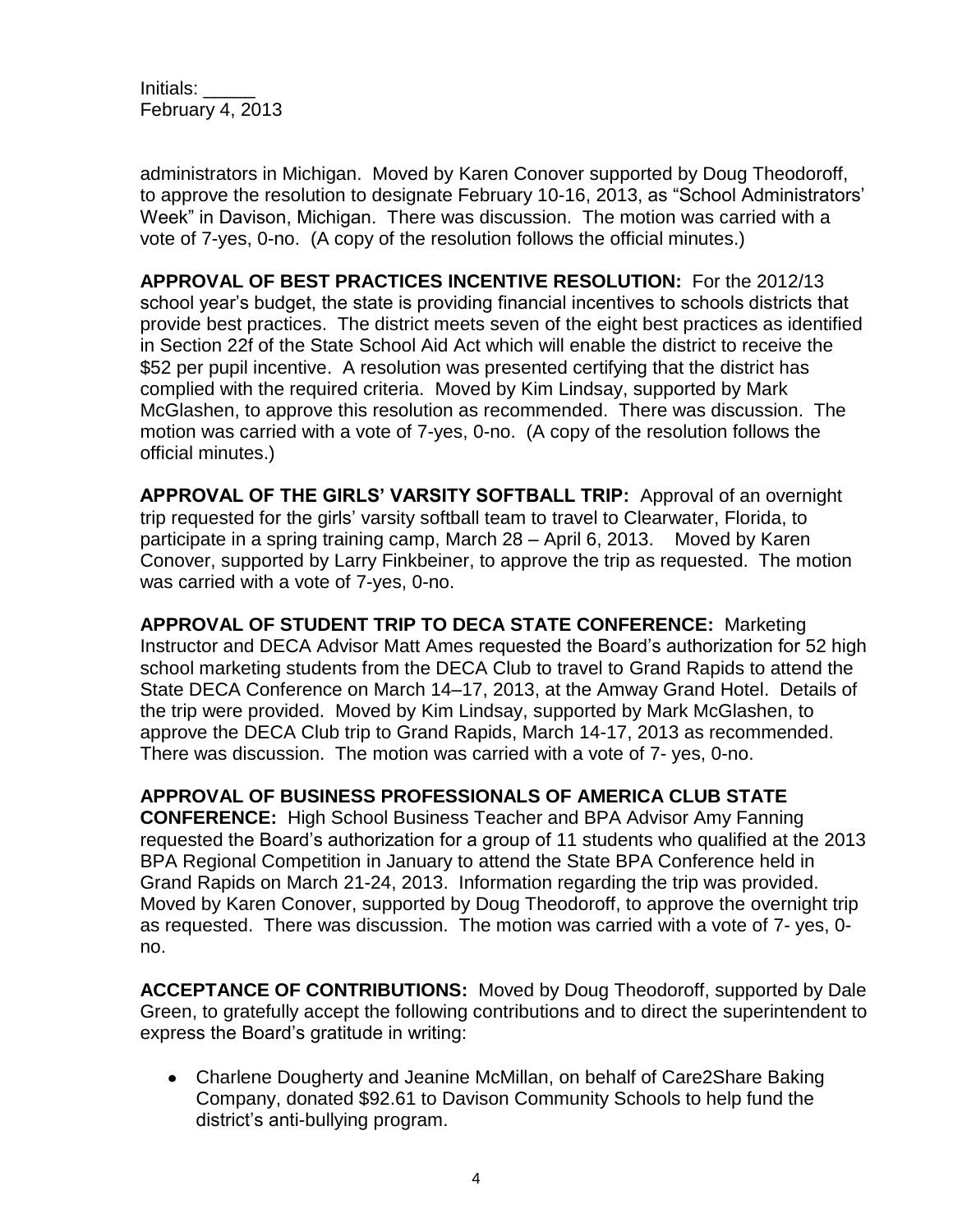- Davison Resident David Joseph donated a 35mm camera to the Davison High School Art Department for student use in various art classes.
- Jeff Church, on behalf of Church and Sons, donated \$200 to Hahn Intermediate's Fishing and Outdoor Club to promote student's connection to nature by developing an appreciation and respect for it.
- Lynn Erickson, retired special education teacher consultant, donated a Bushnell Nova telescope to the high school science department. The telescope will be used to aid in the educational instruction of the Next Generation Science Standards (NGSS) earth and space science.
- Bobie Crongeyer, on behalf of Judicial Management Systems, Inc., donated \$3,000 to the athletic department to help purchase a record board for the boys' track team.
- Anne Portenga, a retired Davison elementary teacher, donated \$200 to Hill Elementary's Intersession Scholarship Fund which allows students to participate in Hill's intersession programs who otherwise might not be able to afford the tuition cost.

The motion was carried with a vote of 7-yes, 0-no.

## **INFORMATIONAL ITEMS:**

## **From our Superintendent:**

- Superintendent Lieske continues to enjoy providing presentations to school and community groups regarding the Central Elementary project.
- As part of January's Board appreciation gift, each board member's Davison jersey is available for pick-up after this evening's Board meeting.

**Board Committee Assignments:** A memo from President Kathleen Sudia listing the assignments for the five standing Board committees for the 2013 calendar year was presented.

## **From our Student Representatives:**

Matthew McAuliffe reported on events of interest at Davison High School.

## **Other Matters Which May Properly Come Before the Board** (From Board members)**:**

• There were no comments from the Board.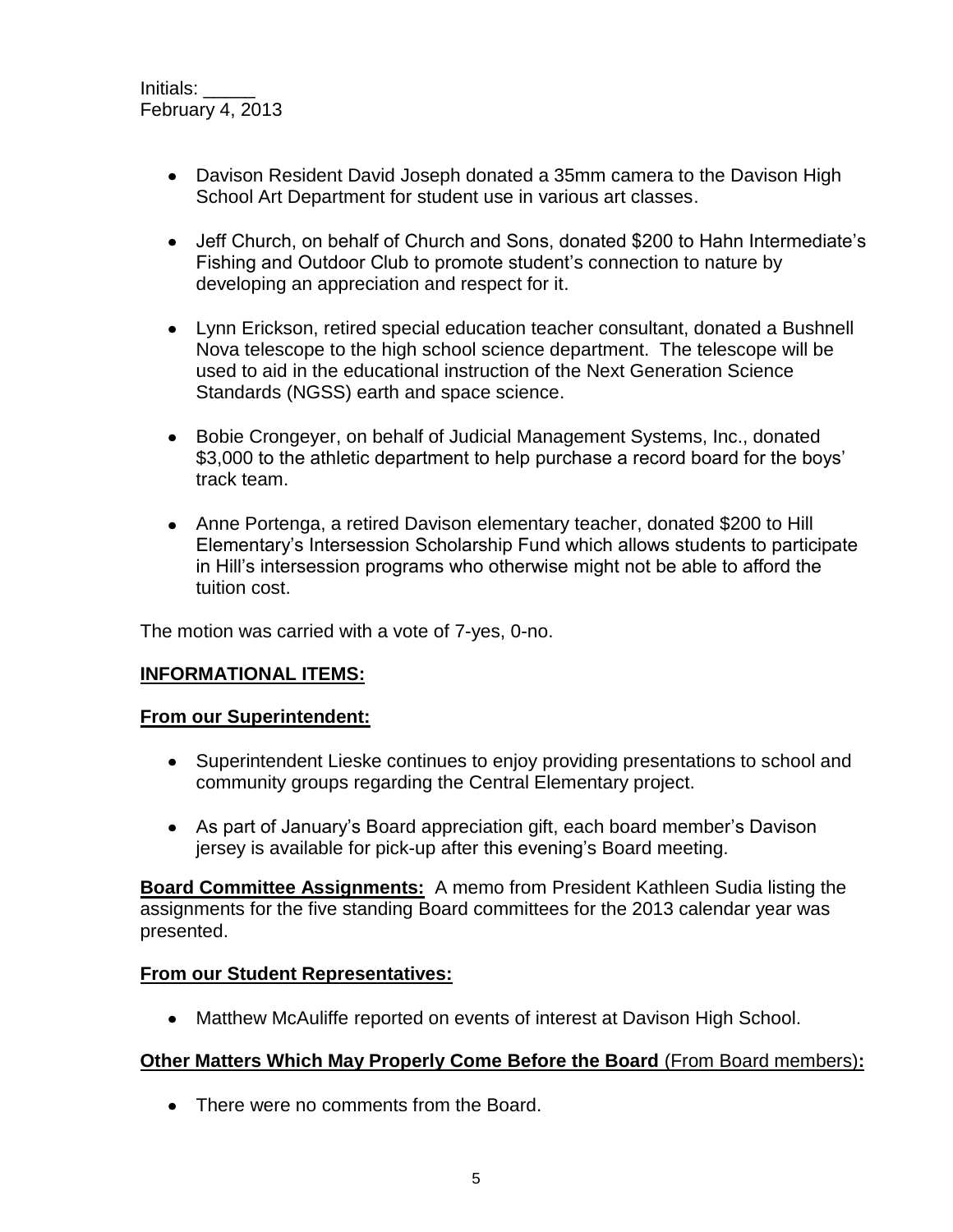#### **Future Meeting Dates:**

Next Regular Meeting: Monday, March 4, 2013 7:00 pm Davison High School Athletic Meeting Room 1250 N. Oak Road Davison, MI 48423

## **CLOSED SESSION REGARDING STUDENT DISCIPLINARY MATTER FOR**

**STUDENT #1:** Moved by Karen Conover, supported by Kim Lindsay, to convene into closed session at 7:37 pm for the purpose of discussing the first student disciplinary matter. The student's parent requested the matter be heard in closed session, which is allowed under Section 8[b] of Michigan's Open Meetings Act. The motion was carried with a vote of 7-yes, 0-no.

**RETURN TO REGULAR SESSION:** Moved by Karen Conover, supported by Doug Theodoroff, to adjourn the closed session and return to regular session at 8:08 pm. The motion was carried with a vote of 7-yes, 0-no.

**STUDENT EXPULSION (Regarding the first disciplinary matter heard.):** Moved by Kim Lindsay, supported by Doug Theodoroff, that the first student brought before the Board tonight be expelled from Davison Community Schools due to a violation of the student code of conduct. The motion was carried with a vote of 7-yes, 0-no.

## **CLOSED SESSION REGARDING STUDENT DISCIPLINARY MATTER FOR**

**STUDENT #2:** Moved by Kim Lindsay, supported by Mark McGlashen, to convene into closed session at 8:10 pm in order for the Board to consider a second student disciplinary matter. The motion was carried with a vote of 7-yes, 0-no. The student's parent requested that Board deliberation take place in closed session, which is allowed under Section 8 [b] of Michigan's Open Meetings Act.

**RETURN TO REGULAR SESSION:** Moved by Karen Conover, supported by Kim Lindsay, to adjourn the closed session and return to regular session at 8:38 pm. The motion was carried with a vote of 7-yes, 0-no.

**STUDENT EXPULSION (Regarding the second disciplinary matter heard.):** Moved by Doug Theodoroff, supported by Karen Conover, that the second student brought before us tonight be expelled from Davison Community Schools for violation of the student code of conduct. The motion was carried with a vote of 7-yes, 0-no.

## **CLOSED SESSION REGARDING STUDENT DISCIPLINARY MATTER FOR**

**STUDENT #3:** Moved by Kim Lindsay, supported by Mark McGlashen, to convene into closed session at 8:41 pm in order for the Board to consider a third student disciplinary